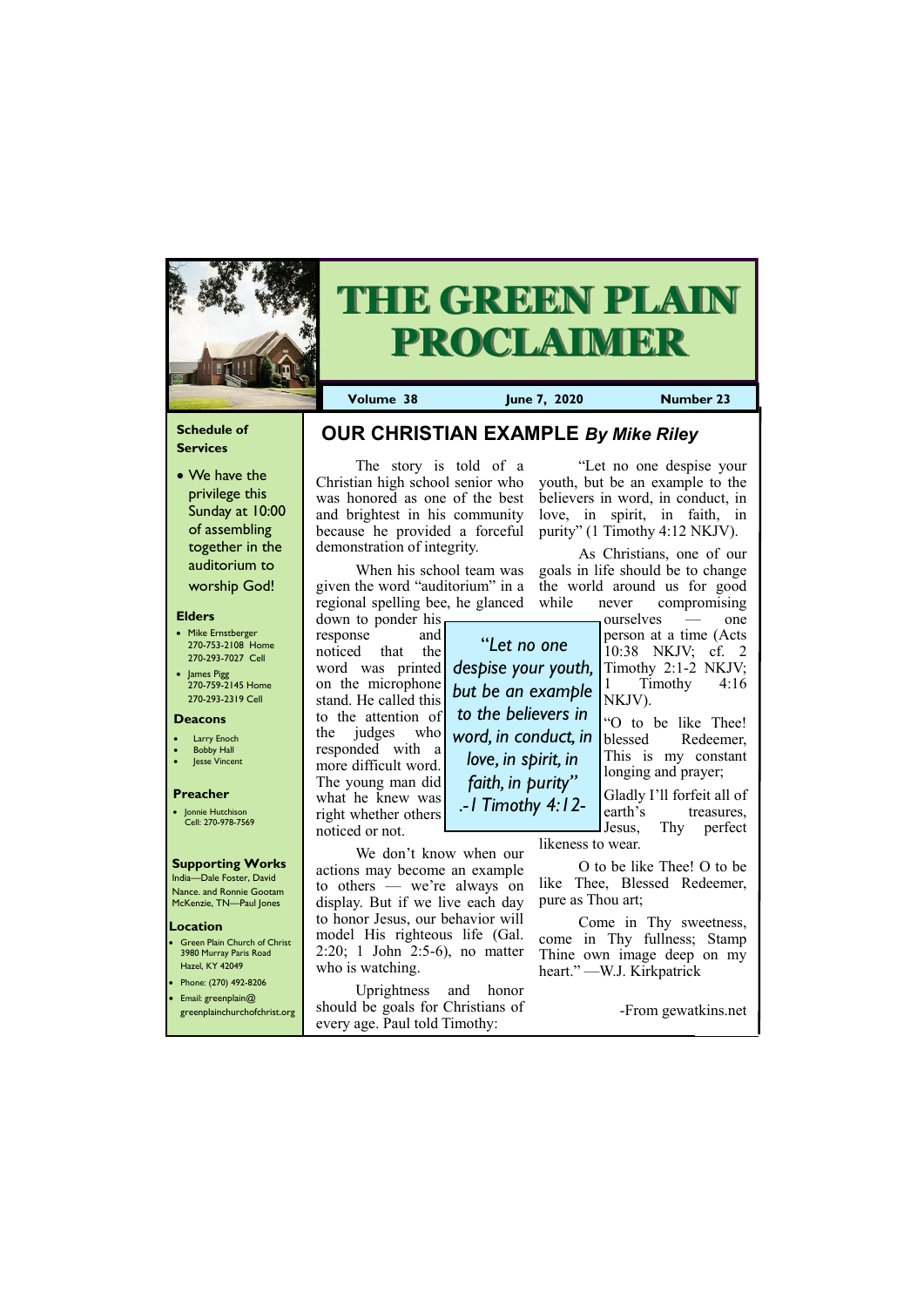## NEWS AND NOTES

*REMEMBER IN PRAYER: Green Plain members*: . Remember Faye Travis, Peggy Jarvis, Rex Enoch, Margarette Enoch (now home), Mary Crutchfield, Joanne Barnes, Maxine Pool, Hayes and Marjorie Grady, Jim Fielder, Griselda Adams, Larry Enoch, Jesse & Mary Vincent, Carolyn Byars and Dave & Ann Thompson. **Family and Friends:** Teresa Tacker, Betty Pond, Bryan White, Meredith Enoch, Kenneth Mizell, Jim Hutson, Janice Canter, Maryanne Pedigrew, Dale Foster, Andrea Phillips, Donald and Dorothy Cook, Pat Hocking, and Sandra Cook Downs and Sam White. Please continue to pray for each of these and for those tending to their needs as well as the leaders of our nation in this time of crisis.

- **WORSHIP SERVICES:** It was certainly good to be back in the building this past Sunday and again today for worship. We will continue to meet once each Sunday morning at 10:00 am until further notice.
- **OUR SYMPATHY:** We learned this week of the passing of Will T. Winchester in Marion, NC after a long battle with caner and other illnesses. Will has been a faithful gospel preacher for many years. Some may not know, but he and his wife Nancy are largely responsible for influencing me to preach. Our sympathy is extended to his family and the church in Marion, NC where he labored for forty-five years. —Jonnie
- **See our Facebook page** for announcements, updates and articles. Access to past editions of this bulletin are available on our website at http://greenplainchurchofchrist.org.
- **Mission Work:** Please continue to pray for the preachers this congregation is supporting in India and for Dale Foster, Ronnie Gootan, David Nance, Mike Kiser, Arnold Gerson and Paul Jones in their respective works.
- **June 2020 Anniversaries:** 16th—Teresa & Larry Enoch; 17th—James & Jan Pigg; 21st—Peggy & Perry Jarvis; 25th—Mary & Jim Lowrie; **Birthdays:** 10th—Griselda Adams; 12th—LaDawn Hale. Let us know if we have left anyone out.
- **"It's hard to get in shape spiritually if you only work out on Sunday."**
- **Jesus, the Son of God, built His church just as He promised. You have no right to be a member of a "church" or denomination built by men. (Matt. 16:18; Ac. 2:47).**

**Page 2**

**ONLINE SPIRITUAL RESOURCES Gospel Broadcasting Network https://gbntv.org/ World Video Bible School https://store.wvbs.org/wvbs-splashpage.html A Bible Answer https://abibleanswertv.org/ Good News Today http://gnttv.org/ Dexter church of Christ www.facebook.com/Dexterkycoc/ Coldwater church of Christ www.facebook.com/Coldwater-Church-of-Christ-**

> **170296152984011/ and on YouTube In Search of the Lord's Way http://searchtv.org/**



**This Week: Why did Adam name his wife Eve?**

*Last Week:* Was Adam and Eve idle in the Garden of Eden?

*Answer:* No. God placed them in the garden "to dress it and keep it" (Genesis 2:15).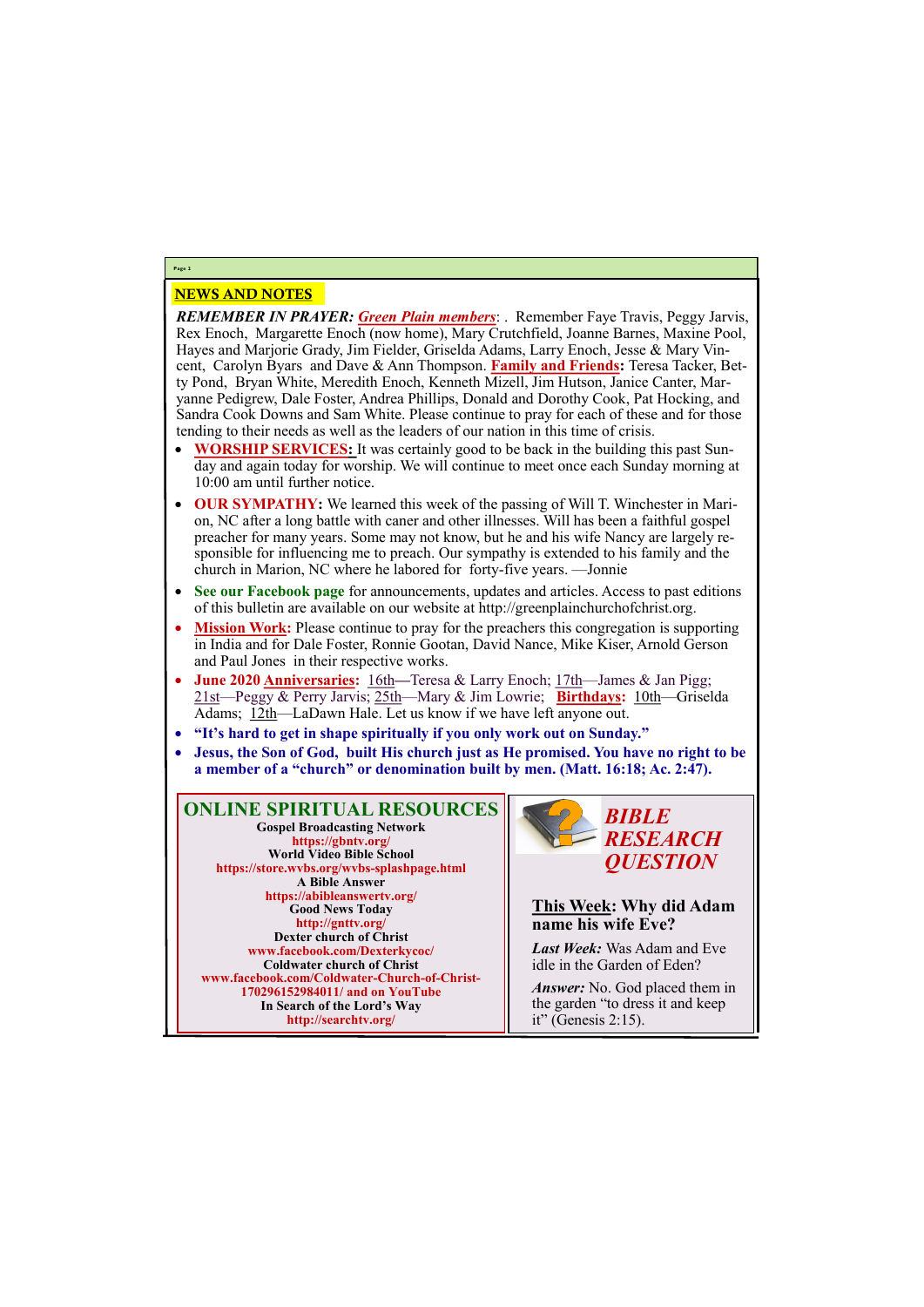#### **Page 3**

### **THREE THINGS GOD DOES NOT FORGET** *By David Sproule*

One of the most frustrating things about growing older is forgetting things! If I don't write a thought down quickly, it's gone! Do you suppose God has a hard time remembering things?

When we think about God and His skills of remembering or forgetting things, one of our first thoughts is likely the comforting text quoted in [Hebrews 8:12](https://biblia.com/bible/esv/Heb%208.12), "I will

"rememberer"? While we are happy (and desirous) for God to forget our sins, aren't you glad that His mind isn't like ours and He does not (yeah, even can not) forget some key things!

**The Bible teaches that God does not forget His promises to His people.** Moses foretold of a day when the Jews would be scattered among the nations because they had turned their back on God ([Deut. 4:25](https://biblia.com/bible/esv/Deut.%204.25-28)- [28\)](https://biblia.com/bible/esv/Deut.%204.25-28), but there was hope. When they remembered God and turned back to Him, He would be merciful to them because He will not "forget the covenant of your fathers which He swore to them"  $(4:29-31)$ . When God makes a promise, He keeps it (Heb. [6:18\).](https://biblia.com/bible/esv/Heb.%206.18) Even when man is not faithful to Him, "He remains faithful" ([2 Tim.](https://biblia.com/bible/esv/2%20Tim.%202.13)   $2:13$ ). Thanks be to God that He doesn't for-

be merciful to their unrighteousness, and their sins and their lawless deeds I will remember no more." We want God to forget our sins, and He has ensured us that such is possible!

But what if God was like us and His "forgetterer" worked better than His forgotten before God" ([Luke 12:6\)](https://biblia.com/bible/esv/Luke%2012.6), and neither are you! For He "knows" (and doesn't forget) "the things you have need of before you ask Him" ([Matt. 6:8\)](https://biblia.com/bible/esv/Matt.%206.8)!

Aren't you glad that while we are forgetful, God is not! He looks at His children and says, "I have formed you…you will not be forgotten by Me"  $(Isa. 44:21)$  $(Isa. 44:21)$ !

get!

**The Bible teaches that God does not forget the needs of His people.** There are times when our "enemies" and "the wicked" and "trouble" seem to surround and overwhelm (Psalm 9), but there is hope. When God's people continue to "put their trust" in Him through it all, "He remembers them; He does not forget the cry of the humble" (9:10- 12). A nearly worthless sparrow is "not…

> **The Bible teaches that God does not forget the works of His people.** While we may sometimes want credit, or at least acknowledge-

ment, from man for some good deed that we have done, that "reward" should not be our aim  $(Matt. 6:1-21)$  $(Matt. 6:1-21)$  $(Matt. 6:1-21)$ . "For God is not unjust to forget your work and labor of love which you have shown toward His name, in that you have ministered to the saints, and do minister" ( $\overline{Heb}$ . 6:10). He remembers now our works of service toward others, and they will "follow" us into eternity (Rev. [14:13\)](https://biblia.com/bible/esv/Rev.%2014.13). He doesn't forget them!

*—Palm Beach Lakes church of Christ online at www.pblcoc.org*